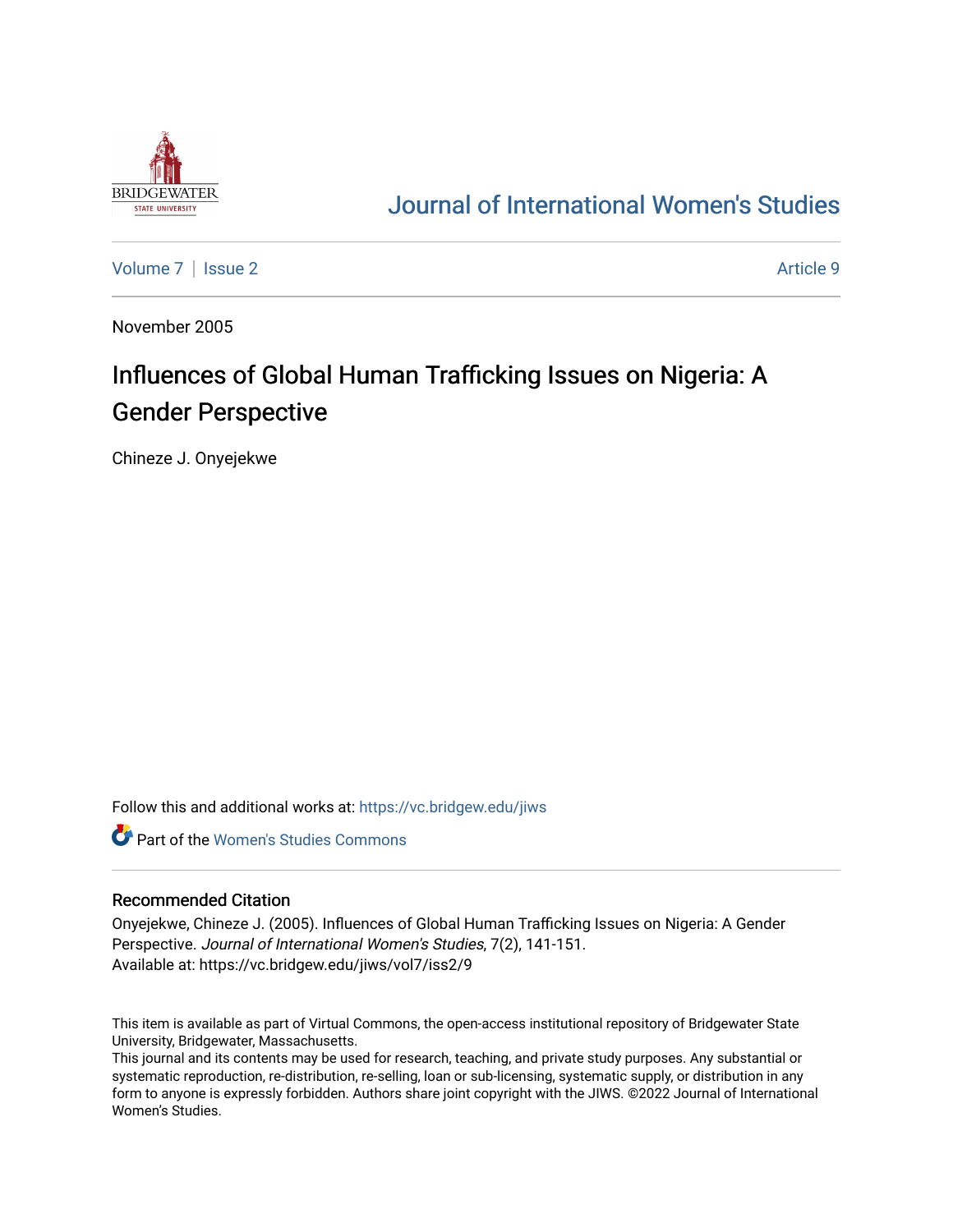### **Influences of Global Human Trafficking Issues on Nigeria: A Gender Perspective**

By Chineze J. Onyejekwe, PhD

#### **Abstract**

 This paper focuses on the socio-economic conditions that force women and girls into the human trafficking industry. Poverty is shown to be one of the major root causes of this phenomenon. The relationship between poverty and other socio-economic issues such as crime, corruption, illiteracy and HIV/AIDS are discussed. The government's efforts at tackling these problems are analyzed, and further preventive measures also discussed.

#### *Keywords:* Human trafficking, poverty, crime, HIV/AIDS

 The use of women in international prostitution and trafficking networks has unfortunately become a major focus of international, organized crime which often recruits thousands if not millions of women by false pretenses or coercion, transports them to another location, and then buys and sell them for a range of exploitative purposes. It is estimated that more than 700,000 to 2 million women and girls are trafficked around the world, every year (Lora Jo Foo, *The Ford Foundation,* 20 June 2002; Waliur Rahman, *BBC News*, 4 March 2003). Approximately 50,000 of those trafficked are taken to the United States (Agbu 2003). A conservative account of people trafficked to other parts of the globe, especially western Europe, the Middle East, Japan, North America and Australia in the year 2000 included 250,000 persons from southeast Asia; 150,000 from south Asia, 100,000 each from the former Soviet Union and Latin America; 75,000 from eastern Europe, and another 50,000 from Africa (Agbu (2003). Of these numbers, women and girls are the key target group because of their unequal socioeconomic status and their lack of awareness of their legal rights. These vulnerabilities are coupled with other interconnected factors such as:

• Development policies promoting tourism, patterns of development that depends on temporary migrant workers, particularly males

An expanding commercial sex industry with high monetary returns attractive to crime syndicates

• Globalization and economic liberalization policies that result in relaxed controls and opened borders between countries which facilitate population mobility, and

Weak law enforcement mechanisms and measures to penalize offenders, exploitation by corrupt law enforcers and officials (UNIFEM Fact Sheet No. 2, 2001).

 Despite the fact that sexual exploitation or prostitution is not a new phenomenon, the scope of this problem is increasingly getting a lot more press coverage and the public is becoming more aware of its nature. Prostitution often involves money transaction or the exchange of valuable gifts such as apartment, jewelry, etc (Jennifer Friedlin, *Women's Enews*, 16 April 2004). The fact is, however, that not all women are trafficked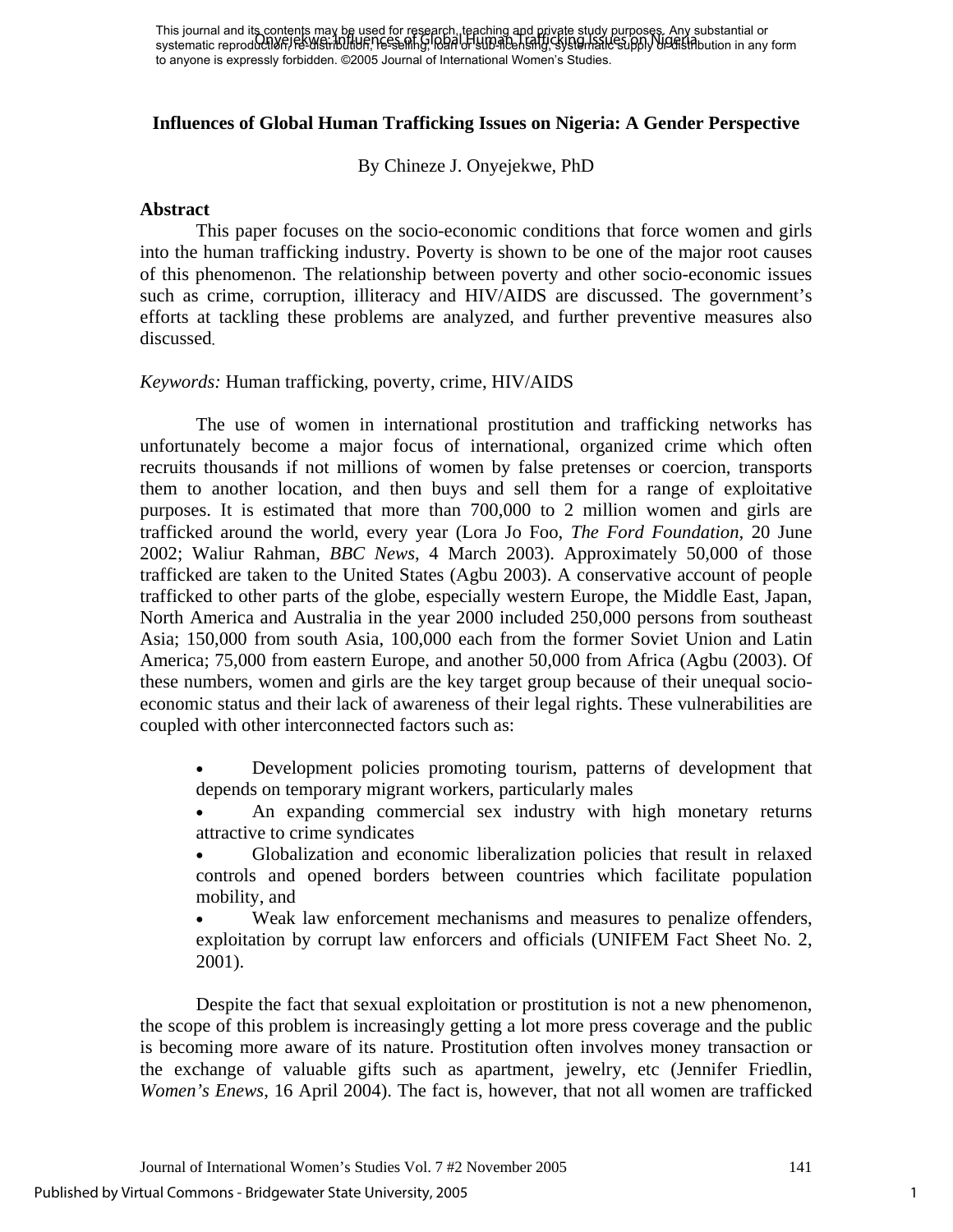for prostitution. They are trafficked for other reasons such as domestic servitude, illegal and bonded labor, false adoption, organ harvesting, and other criminal activities (Leidholdt 2004; HumanTrafficking.com)**.** It was not until the earlier part of the last century that international laws to tackle this problem were drafted and ratified. These laws, however, focused solely on prostitution. The definition of trafficking and the exploitation and prostitution of others were clearly spelt out in articles 1 and 2 of the 1949 Convention for the Suppression of the Traffic in Persons and of the Exploitation of the Prostitution of Others. This Convention refers to actions at both the national and international levels, and states among other things, that "prostitution and the accompanying evil of the traffic in persons for the purpose of prostitution are incompatible with the dignity and worth of the human person and endanger the welfare of the individual, the family and the community." Since then, the concept of trafficking has been extended to include trafficking for the purpose of other forms of exploitation of women. This wider view of trafficking is reflected in the Beijing Declaration and Platform for Action, which also includes forced marriages and forced labor within the concept (United Nations Development Fund for Women [UNIFEM] Fact Sheet No. 2, 2001).

 Currently, a widely used definition since 2000 is that of the United Nations known as the Palermo Protocol (Canadian Council for Refugees [CCR] 2004). This document gives a comprehensive definition of the trafficking in persons. It clearly states that the trafficking in persons is the recruitment, transportation, transfer, harboring or receipt of persons, by means of the threat or use of force or other forms of coercion, of abduction, of fraud, of deception, of the abuse of power or of a position of vulnerability or of the giving or receiving of payments or benefits to achieve the consent of a person having control over another person, for the purpose of exploitation. Such definitions of trafficking usually refer to the absence of consent but often human trafficking can be a voluntary process in which people willingly pay smugglers to move them across international borders. Women are therefore brought into conditions in which their basic human rights are violated, for example, forced labor.

 Most often than not, these women are forced into prostitution, modeling for pornography, and marriage as mail-order "brides," or other sex-related work where they are considered sex slaves (Victoria Zunitch, *Women's Enews*, 17 October 2003). Generally, women who are trafficked for sexual exploitation are often sexually abused and raped to break them mentally and emotionally, in order to force them into sex work (Hughes 2003; Dorchen A. Leidholdt 2004); www.HumanTrafficking.com). On arriving at their destination these women are often kept prisoners by their employers and crime syndicates who saddle them with unlawful debts (International Organization for Migration [IOM] 1996; Hughes 2001; Loconto 2002). Moreover, most trafficked women and girls lack assets and capabilities to participate or negotiate effectively on issues affecting their well-being. Not well equipped educationally and economically, many of them are exposed to sexually transmitted diseases.

[Allison Loconto](http://us.f322.mail.yahoo.com/ym/Compose?To=locontoa@yahoo.com) (2002) uses the example of the trafficking of Nigerian women into Italy for reasons of prostitution and sexual exploitation to highlight the human rights violations committed against trafficked women, the massive infection of HIV/AIDS among them, and the social repercussions of this despicable global trade. Apparently concerned on the continuous spread of HIV/AIDS, and the accompanying social malaise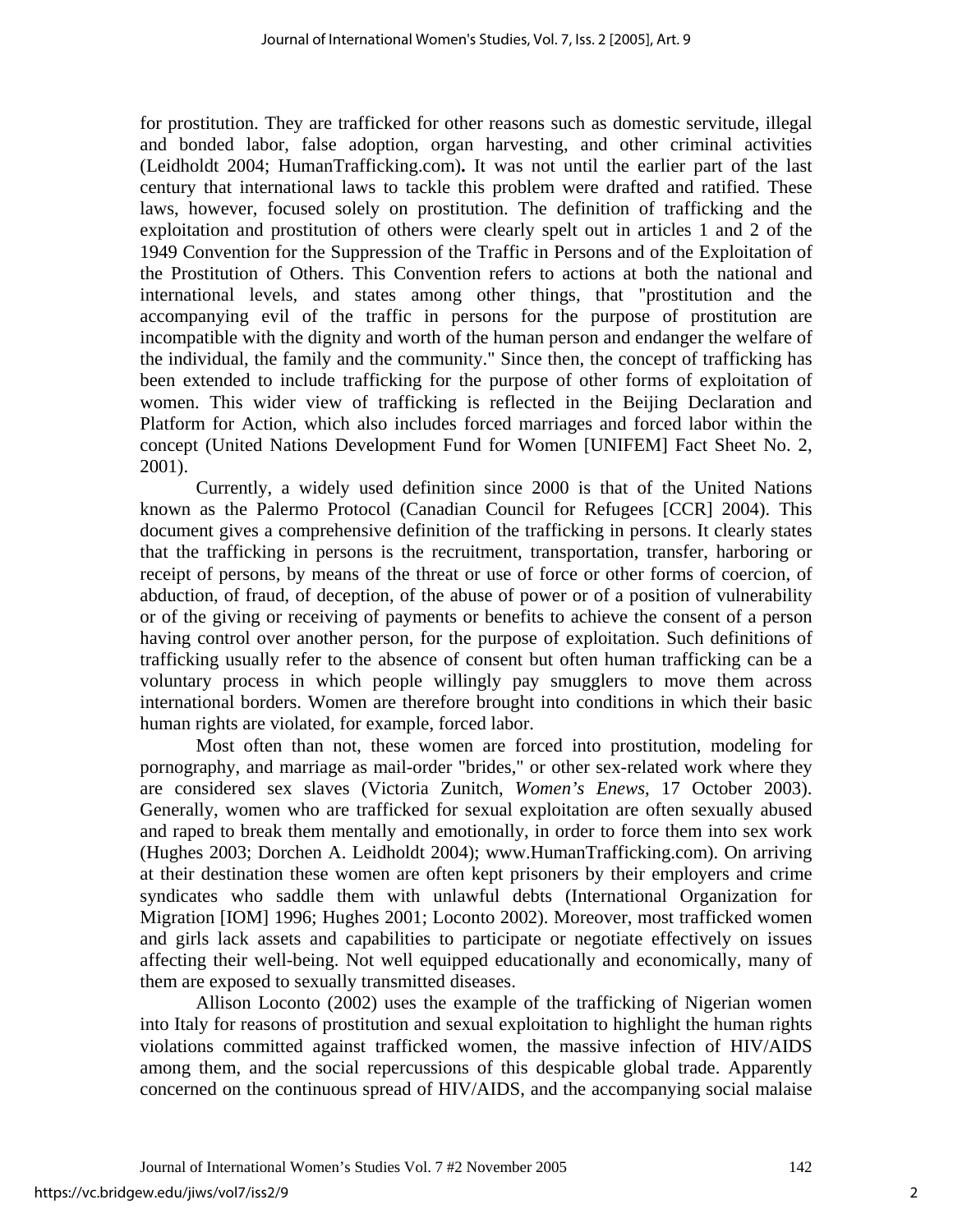in Nigeria, the Executive Director of Women's Consortium of Nigeria (WOCON) Mrs. Bisi Olateru-Olagbegi has decried the continued inhuman treatment meted out on women and children through trafficking and forced labor. Supporting [Allison Loconto](http://us.f322.mail.yahoo.com/ym/Compose?To=locontoa@yahoo.com)'s (2002) study, The Director pointed out that this has aided the spread of HIV/AIDS in the country (Femi Adekoya and Babatunde Bodurin, *The Guardian* [Nigeria], 2 December 2004). As a result of a nationwide concern, the government has established laws aimed at stopping trafficking of women and girls both within and across borders. In August 2003, for example, the National Agency for Prohibition of Traffic in Persons (NAPTIP) was established. However, the fight has not been easy as intended due to earlier definition of this problem.

 Some anti-trafficking activists are often immersed in bitter debates because they tend to conflate prostitution and trafficking as if they are one and the same. Consequently, they try to fight both at the same time. (Jennifer Friedlin, *Women's Enews*, 16 April 2004). The result is that while NGOs will often pull together on common campaigns to combat trafficking, they have not always agreed on strategies. This is especially true where sex trafficking is concerned. The related disagreements often shows over whether legalizing prostitution would lead to less, or more, trafficking in persons have lead to a range of Non Governmental Organizations (NGOs) taking decidedly different positions on this question. Some NGOs note that the reality in many countries is that for some women, prostitution is the only means of securing a livelihood. Hence, some NGOs focus their efforts on aid for sex workers--attempting to make an unfortunate predicament a little safer for these women (Zarrin T. Calwell (*OneWorld US*, 8 April 2005).

 Some of the anti-trafficking activists argue, for example, that prostitution is the only reason sex trafficking exists so combating it is, the only way to eradicate trafficking in women and girls. This viewpoint might be supported by the success of the Dutch experiment Christopher DeWolf (M*aisonneuve*, 23 March 2003) as well as that of Sweden (Gunilla Ekberg 2004) which show that while prostitution will never go away, legalizing and regulating it like any other profession would drastically reduce the potential for abuse, violence and disease, with the added bonus of taking control of the industry away from exploitative pimps and organized crime. This viewpoint as noted by Dorchen A. Leidholdt (2004), causes problems for organizations wanting to stop trafficking in women but do not want to legalize prostitution. Their argument seems to be supported by experiences from other countries such as Germany (and Australia) which show that the legalization of prostitution has not improved the conditions in which prostituted women are sexually exploited (Dorchen A. Leidholdt 2004). Legal reforms in Australia, for example, did not reduce the violence experienced by prostitutes in sex work or reduce the other hazards of the prostitution profession (Suzanne Harty 1989). Meanwhile, the current United States Administration considers all forms of prostitution as exploitation. Consequently, NGOs receiving U.S. federal funds are currently not allowed either to promote, support, or advocate for the legalization or practice of prostitution. This is considered in some quarters as hampering their ability to help young women and girls trapped in prostitution (Center for Health and Gender Equity (Washington), 18 May 2005).

 The fact is that sex trafficking and organized prostitution are inextricably connected and share fundamental characteristics. Dorchen Leidholdt (1999) makes the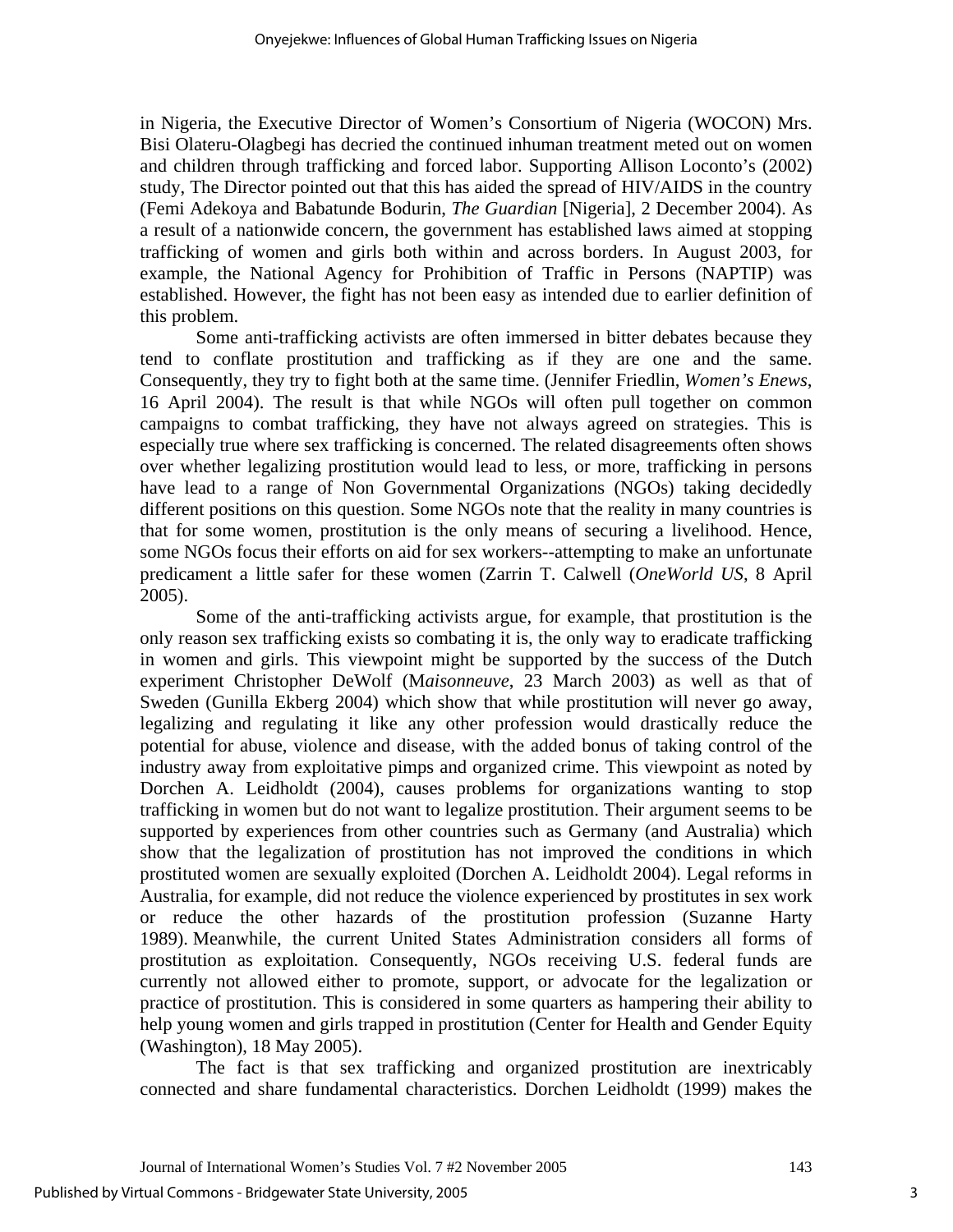point that in the vast majority of cases prostitution represents the ownership of women and children by pimps, brothel owners, and sometimes, even customers for the purpose of financial gain, sexual gratification, and/or power and domination. Leidholdt adds that while sex tourism, a form of prostitution controlled by local or global economic interests is often the launching pad for sex trafficking, it is not considered such as it involves sexual exploitation of local women in their country of origin.

 Another viewpoint is that of Ann Jordan, director of the Initiative Against Trafficking in Persons at the International Human Rights Law Group in Washington, D. C. who adds, that in poor countries where organized crime is often in cahoots with the government, that no amount of anti-prostitution legislation will end trafficking. On another level, activists such as Donna Hughes (2000) emphasize, that efforts to eradicate trafficking should be focused on providing assistance for the victims and imposing steep penalties on the perpetrator. This divergence of opinions on "trafficking in women/Forced prostitution" according to Ann Jordan are, so ideological that they are not even addressing the core issues that are really tough and need to be addressed. These core issues include the socio-economic status of women, particularly in countries where the economies are collapsed and governments support the migration of their people to support domestic economy" (Jennifer Friedlin, *Women's Enews*, 16 April 2004). In Nigeria, for example, the socio-economic problems such as illiteracy, unemployment, inflation, poverty, crime and social insecurity are all on the increase (Olatunde Olugbenga, *This Day*, [Nigeria], 3 January 2003; African Labor Research Network [ALRN 2004]). All these serve to further compound the problem.

 Nigeria is considered a country of origin, transit and destination for human trafficking (IRIN [Abuja], 17 July 2001; Titi Salami, *Democratic Socialist Movement* [DSM] 1 March 2003). According to the United States Agency for International Development (USAID), over 300,000 Nigerian women have been illegally trafficked out of the country since the obnoxious business in human trafficking gained roots in the country in 1990 (Kunle Adeyemi, *The Punch* [Nigeria], 23 July 2004). Due to the lack of opportunity at home, and the eagerness for a better life abroad, the issue of consent does not arise, as what people will consent to depends on the choices available to them. The Fall 2003 Report on trafficking in women and girls by the Canadian Council for Refugees states that a deplorable condition elsewhere may be better than what one left behind (or what one would face if returned to one's home country). This is one of the tragic reasons why young women from developing countries leave their countries of origin. While the nature and scope of the trade in Nigeria remains unknown, Immigration and police officials throughout Europe have reported a steady flow of Nigerian women enthralled and sold into prostitution in Europe, particularly the Netherlands, Italy, and the Czech Republic (AFRO Gender Profile 2002).

 Other countries of destination include many parts of the world such as Algeria, Cameroon, Cote d'Ivoire, Gabon and Morocco, Belgium, France, and Spain, China, Japan and Saudi Arabia. UNICEF estimates that between 60% and 80% of girls involved in sex trade in Italy are Nigerians, with an average age of 15 (Cheryl Heckler, *The Christian Science Monitor*, 6 February 2003; Titi Salami, *DSM*, 1 March 2003). While the Nigerian Interpol claims that women (mostly economically motivated) usually entered the sex trade independently and not controlled by syndicates, experience shows that these women are vulnerable to abuse and violence in the hands of local drug barons. Some of the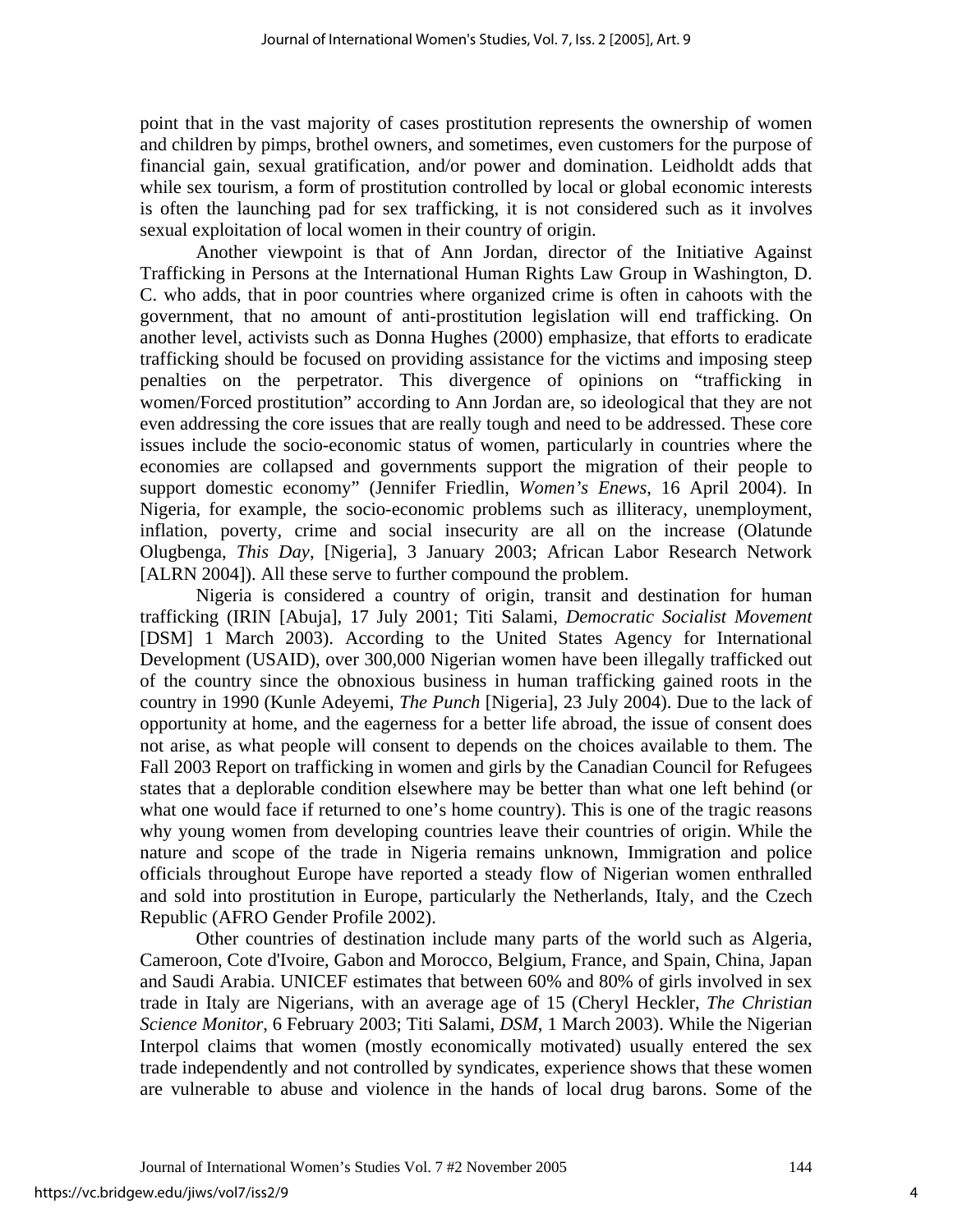tactics Nigerian syndicates use to persuade those forced into sex work from attempting to escape include indebtedness, threats of beatings and/or rape, physical injury to the victim's family, arrest, and deportation (AFRO Gender Profile 2002). These abuses constitute violence against women defined by the Declaration on the Elimination of Violence Against Women adopted by the United Nations General Assembly in 1993 as "any act of gender-based violence that results in, or is likely to result in, physical, sexual, or psychological harm or suffering to women, including threats of such acts, coercion or arbitrary deprivation of liberty, whether occurring in public or private life" (Article 1).

 It further asserts that states have an obligation to "exercise due diligence to prevent, investigate and, in accordance with national legislation, punish acts of violence against women, whether those acts are perpetrated by the state or by public persons" (Article 4-c). It sets forth ways in which governments should act to prevent violence, protect and defend women's rights. Under the Convention on the Elimination of All Forms of Discrimination against Women (CEDAW) also adopted in 1979 by the UN General Assembly, and often described as an international bill of rights for women, state parties are obliged to take all appropriate measures to suppress all forms of traffic in women (article2e and 6). Yet, in various measures of this standard, and in many countries worldwide, states are failing in their due diligence to protect women from violence (Women's Human Rights Network [WHRnet] 2003). In this regard, the Nigerian government has repeatedly committed itself to eliminating the trafficking of women but it continues to restrict information about this crime, thus failing to fully mobilize the society to combat it (Titi Salami, *DSM*, 1 March 2000).

 Trafficking in women and girls in Nigeria is blamed on the problem of limited capacity of customs and immigration agencies to police the country's borders as well as the lack of a legal frameworks and policies to fight against this crime. Most importantly, the problem can also be ascribed to poverty. Analyzing poverty in 2000, The United Nations Children's Fund (UNICEF) describes it as an object that wears a multitude of faces and numerous dimensions, ranging from inadequate income to unmet basic needs (Akubuiro Ifeanyi, *The Sun,* 19 August 2003). For poor women specially, it is a factor that impedes their access to employment, educational opportunities and other resources. For these reasons Amartya Sen (1999) describes poverty, as "capability deprivation" seen in the ability to "function" in the society so as to achieve certain "functionings" or "beings and doings' constitutive of well-being. Most trafficked women lack assets and capabilities to participate in, negotiate with, influence, control, and hold accountable institutions that affect their lives. The victims of human trafficking are at an increased risk of further violence, as well as unwanted pregnancy and sexually transmitted infection, including infection with HIV/AIDS (Beijing Platform for Action, chap. I, resolution 1, annex II, para. 122).

 Despite huge incomes derived from oil wealth, the scope of poverty has become a national embarrassment so much so that since the mid-1970s every regime in Nigeria has made attempts to tackle it. Yet, recent studies show that the rate of poverty in the country has been on the increase. The United Nations Children's Fund (UNICEF)'s 2002 *State of the World Children's Report* 2000 shows, that about 34 million of Nigerian population estimated at 120 million live below absolute poverty level. This is in a country where the per capita is also about \$280 [United States dollar] (Godwin Haruna, *This Day* [Lagos], 9 November 2003). The situation is worse for most women who are the hardest hit by the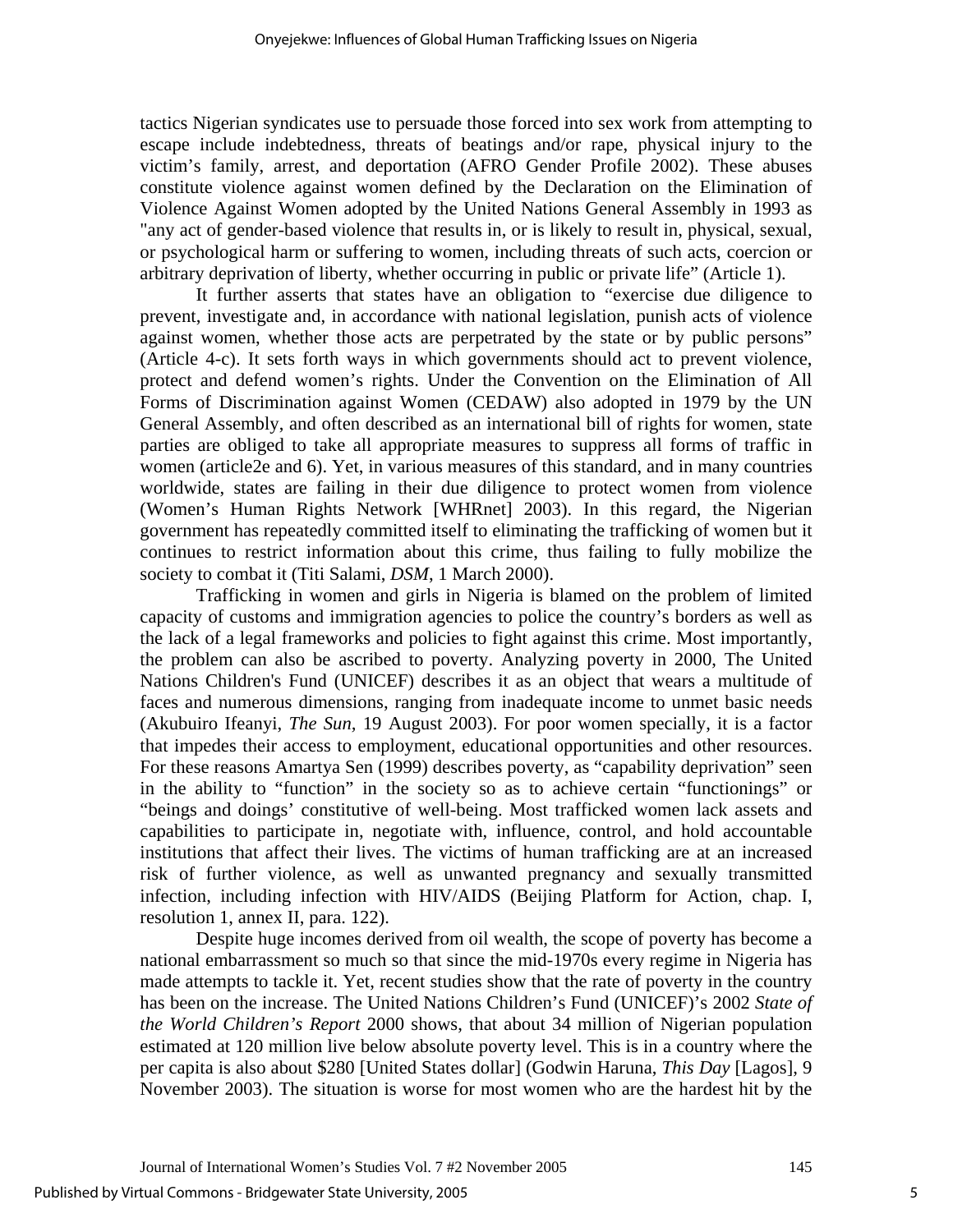current economic recession. They constitute the majority of the unemployed, the poor (52 percent of the rural poor), and the socially disadvantaged (Ngeri-Nwagha 1996; African Labor Research Network [ALRN] 2004). For these women, the social dimension of poverty manifests itself in terms of low status, lack of dignity or self esteem, vulnerability and even marginalization. For the rural poor, these disadvantages are related to a series of factors such as remoteness, lack of education and healthcare, insecure and unproductive jobs. As a result of these factors many women are currently being forced to leave home and look for work elsewhere. For these women the choice is mostly between exploitation in employment, or survival on the margins. According to the 2002 United Nations Population Fund [UNFPA] Report, living on the margins has been known to result in women's vulnerabilities, especially to human traffic barons. These women may become victims of trafficking when they seek assistance to obtain employment, work permits, visas and other travel documents.

 Obviously, there are close linkages between poverty and widespread illiteracy as well as unsafe and un-informed migration, and a lack of awareness of HIV/AIDS. Illiteracy, for example, serves to deprive the poor, especially trafficked women, the information and control over their lives necessary for protection against HIV. This situation may lead poor migrant women (due to powerlessness) to risky behavior in order to survive, and at the same time prevent them from taking protective actions. In terms of illiteracy, in 1998 Nigeria was ranked 151 among 174 countries assessed under the United Nation's Development Programme's Human Development Index (Fideli Soriwei, *The Punch* [Nigeria], 26 January 2004). The 2002 UNFPA Report shows that female literacy is about 39 per cent while male literacy level stands at 62 per cent. Not well equipped educationally and economically, many of the trafficked women are exposed to sexually transmitted diseases such as HIV/AIDS.

 There is a close relationship between human trafficking, international prostitution and the augmented threat of HIV/AIDS in Nigeria (Chidi Chike Achebe (2004). While it is not possible to generalize about the epidemic in the country, the accepted prevalence rate in 2001 according to Professor Ibironke Akinsete, chairman National Action Committee against AIDS [NACA] is 5.4 per cent**.** Estimates show that the country has in recent years witnessed an alarming increase in incidences of HIV/AIDS (Emmanuel Edukugho, *Vanguard*, 21 November 2002). Professor Akinsete further states that in respect of the larger national population, 3.8 million Nigerians have HIV/AIDS. About half of all new infections occur in young people aged 15-24. Doctor Timiebi Koripamo-Agary, Permanent Secretary, Ministry of Labor and Productivity the Permanent Secretary, Ministry of Labor and Productivity also states that women are the most vulnerable group with regards to HIV/AIDS scourge (Vanguard [Lagos], 18 March 2004). Women's vulnerability to HIV/AIDS can be attributed to biological, economic, cultural and gender norms as well as the unwillingness of governments to publicly discuss the empowerment of women in gender relations and sexual practices (WHO 2003).

 With regards to Nigeria this viewpoint is supported by Professor Akinsete who observed that young girls carry several folds the HIV burden than boys of corresponding age due to asymmetry in sexual partnerships, etc. (Emmanuel Edukugho, *Vanguard*, 21 November 2002). Though the disease was first reported in the country in 1986, by 2003 the country had highest number of HIV/AIDS-infected adults in West Africa (United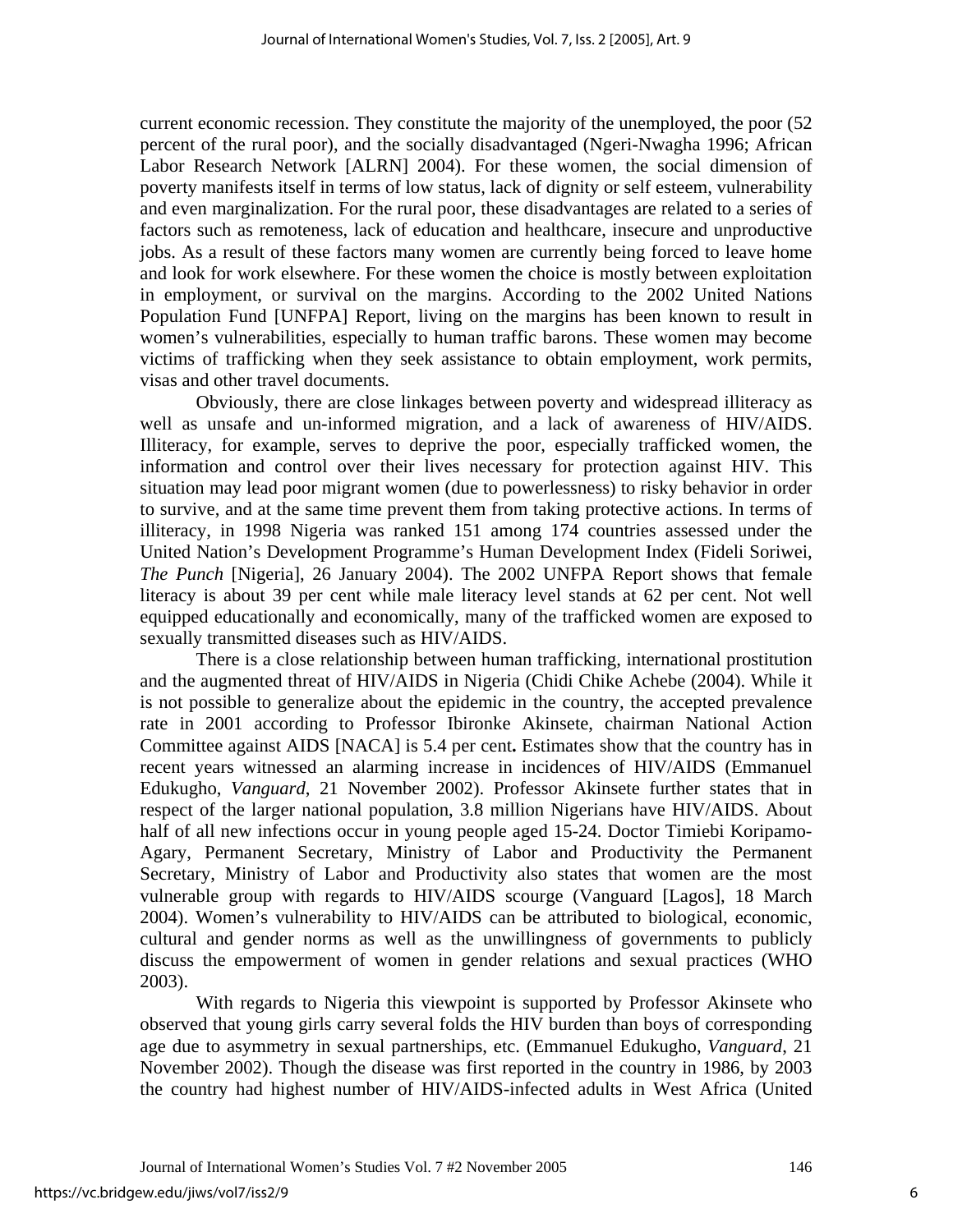States Agency for International Development [UNSIAD], July 2003). According to the report by USAID, poverty, low literacy, poor health, stigma against people with HIV/AIDS and disenfranchised women are some of the factors that contribute to its rapid. HIV/AIDS also triggers a series of harmful consequences for women such as family rejection, discrimination from the community, and violence.

 Human trafficking promotes violence against women and girls, sexual exploitation and gender inequality. This situation is further aggravated when "host" governments wrongly equate the smuggling used to infiltrate undocumented migrant workers with human trafficking. This way, both legal migrant workers and traffickingvictims are denied the protection they need. They, therefore, have little recourse in the face of such problems as sexual abuse, dangerous working conditions, and violations of the right to organize. The majority of the cases go unreported simply because the nature of the crime is also hidden. The clandestine nature of human trafficking makes it impossible to get reliable statistics on the trafficking of women in an "industry" that has over the past decade, grown to an alarming degree. Trafficking also generates high profits for traffickers. This is the case with Nigeria. As recently stated, there is very little doubt that it is a lucrative business and may be one of the most difficult to combat. Its corrupting effects on governments' institutions are barely perceptible because they are less visible than those caused by gunrunning and drug trafficking (Agbu 2003). Worldwide, the "industry" has become a highly profitable business generating several billion dollars a year– worth \$12bn. Only the illegal trade in drugs and small weapons are estimated to be more lucrative (Waliur Rahman, *BBC News*, 4 March, 2003). At the same time, the number of trafficking victims has not decreased and the number of conviction of traffickers had not increased globally (M2 WIRE, 5 March 2003). What then is the most effective way to tackle this illegal trade that promotes violence against women?

 Over the past five decades, the international community has employed various developmental approaches in order, to promote women's welfare. These approaches include, among others, the "welfare approach", the 'equity approach", the anti-poverty approach" and the "empowerment approach." The rights-based approach to development is currently the most popular approach within the development community. Its guidelines drawn around a certain set of basic rights which empirical data has shown to be relevant to most societies include the right to adequate food, health, education, decent work, adequate housing, personal security, ability to appear in public without shame, political freedoms, and equal access to justice (UNHCR 2002). With this set of basic rights, this approach can, therefore, be conceived as the expansion of assets and capabilities of poor people especially women and girls victims of trafficking to participate in, negotiate with, influence, control, and hold accountable institutions that affect their lives. In the area of poverty, the government is addressing a range of causative factors, including poverty and inequality. Other concrete steps so far taken by the Nigerian government to tackle the problems of human trafficking include:

International conference: An International Conference supported by the United Nations Children's Fund (UNICEF) was held from 1 to 3 August in the Nigerian capital, Abuja, to develop a framework for combating human trafficking and child labor. The overall goal of the conference was to make the combating of human trafficking and child labor a priority on national, regional and international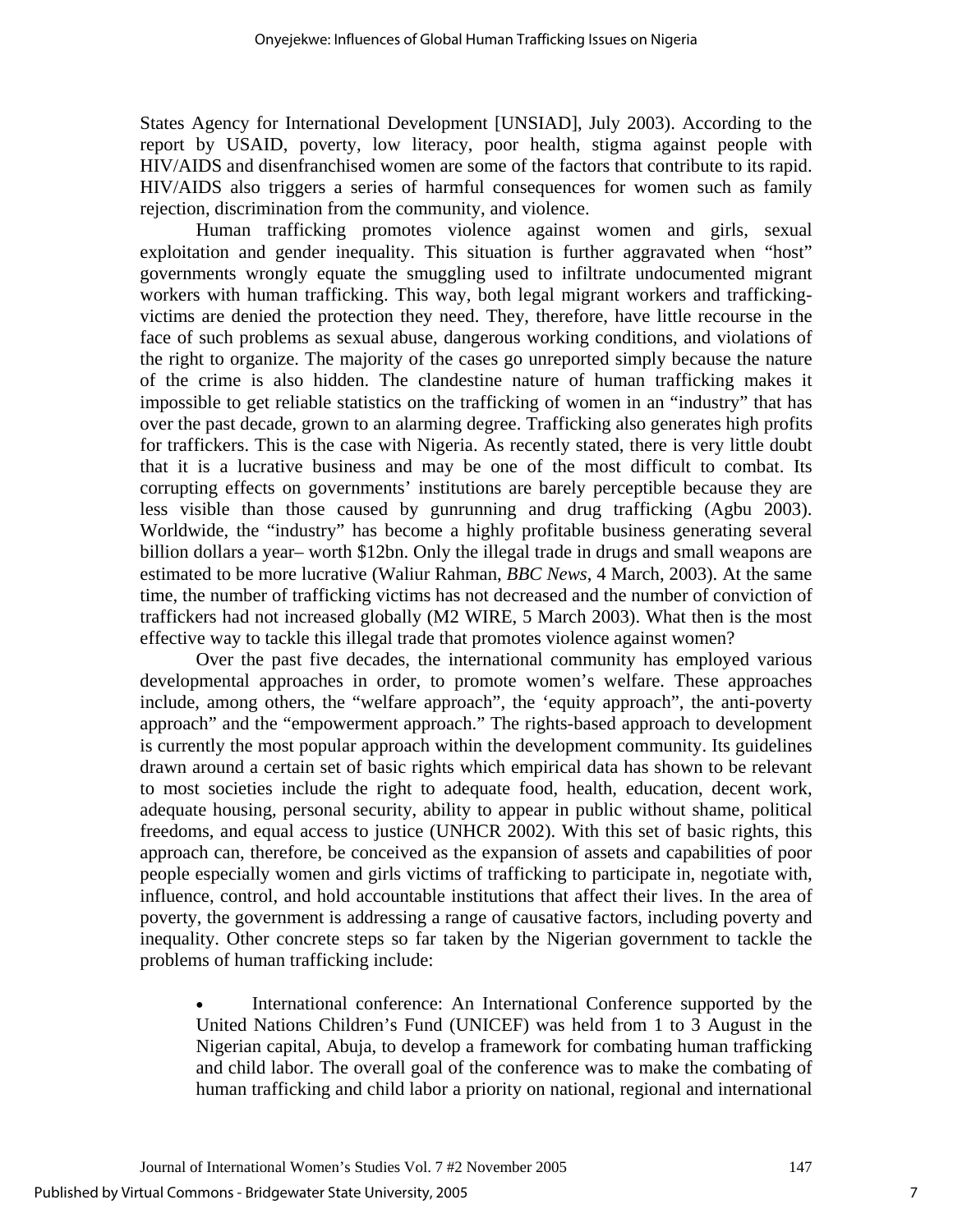political agendas. The Conference focused on identifying the causes, magnitude and patterns of the problem, examining its impact on sustainable development, and developing strategies for effective prevention, rehabilitation of victims and punishment of offenders. The United States was also expected to send representatives. Local and international NGOs also played a key role at the conference (IRIN, Abuja, 17 Jul 2002).

• Civil society: In the area of civil society an "anti-trafficking bill drafting committee" initiated by WOTCLEF in June 2000 drafted a bill that if passed into law will, help harmonize existing laws, prevent trafficking, prosecute traffickers, and protect the trafficked. The laws will include funding for training programs that would offer prostitutes another way to make a living. The setting up of state agencies that work with repatriated victims of trafficking should also address the multiple difficulties which women face when they attempt to reintegrate. For example, restoring the victims to the original situation (if not better) before violation occurred- the issue of reparation (Agbu 2003).

International cooperation: The government is also cooperating with a range of international governmental and non-governmental organizations such as the National Council of Women Societies (NCWS), The International Federation of Women Lawyers (FIDA), and Women Trafficking & Child Labor Eradication Foundation (WOTCLEF). These activities go a long way in exposing the dimensions of this trade in Nigeria and bringing succor to many of the victims (Agbu 2003).

• Awareness raising: The government is making attempts at educating the general public, especially vulnerable groups, about the problem of human trafficking and the need to curb it. It has also visited eleven states of the country and established vanguards/clubs in many secondary schools and institutions of higher education (Agbu 2003).

• Poverty reduction: Towards tackling this problem the current administration is engaged, in poverty reduction and economic empowerment measures through a number of programmes. In 1999 and 2000 fiscal years, for example, the Poverty Alleviation Programme (PAP) was established and funded to the tune of N10 billion [\$0.073257 USD] (Abimbola Akosile, *This Day* [Nigeria], 15 January 2003).

• Corruption: The government, notes Agbu (2003) is making efforts to fight corruption though the present anti-corruption law that makes most common forms of corruption criminal offences. This law positions the government in a better position to confront corruption because it is, a federal legislation.

• HIV/AIDS: In early 2000 the President formed the National Action Committee on AIDS which emphasized a multisectoral approach to the disease. This has led to the establishment of a National Action Committee on AIDS, the development of a major Action Plan that guides programming among partners, and strategies that now address programmes on Mother to child Transmission and People Living with AIDS (USAID, July 2003; Godwin Haruna, *This Day* [Lagos], 9 November 2003).

The establishment in August 2003, of the National Agency for Prohibition of Traffic in Persons (NAPTIP) was established. One of its action programmes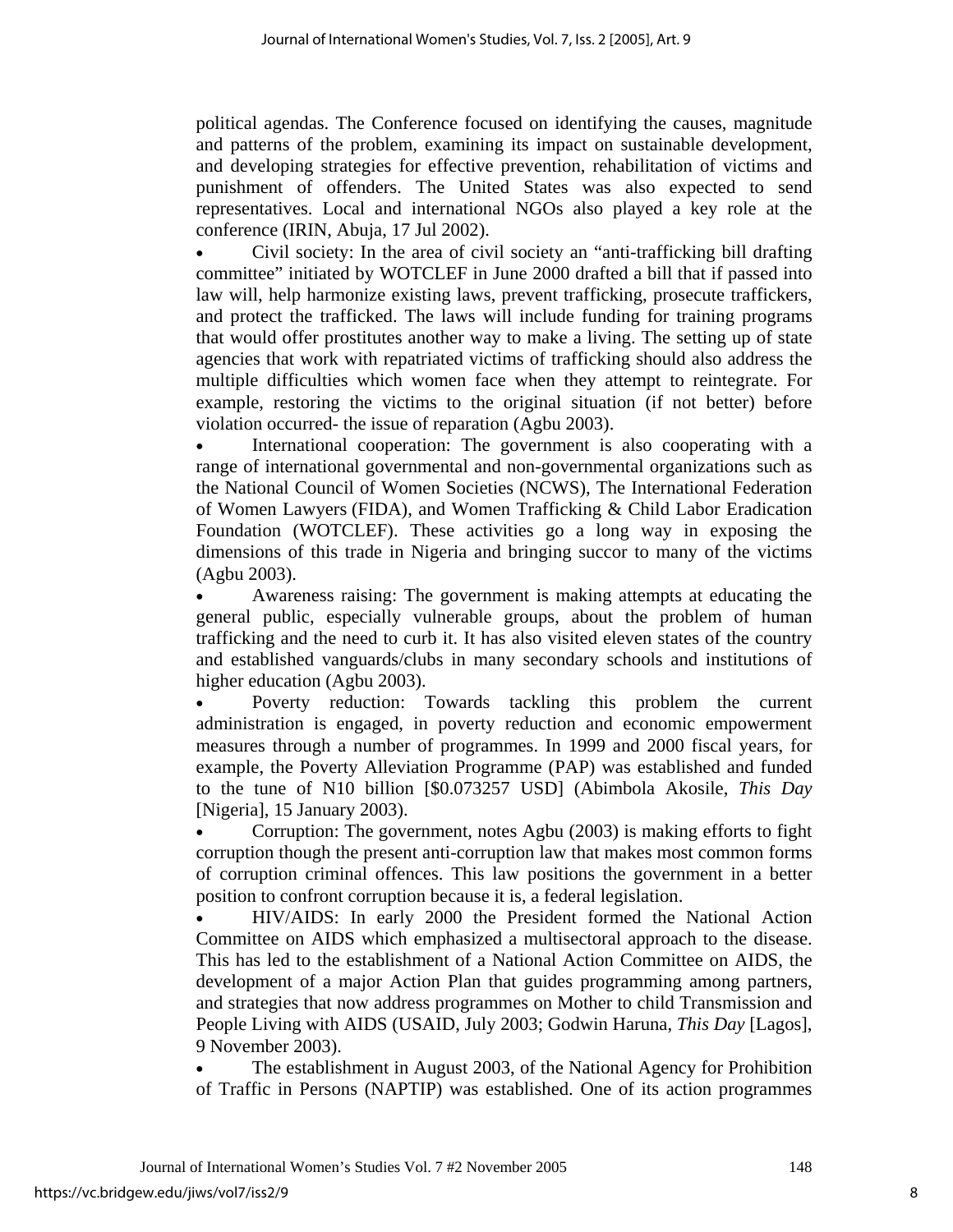includes awareness raising, visiting targeted communities and government departments to educate their leaders about this crime.

 Despite these efforts to check this illegal traffic, Nigeria was still categorized in Tier Two of the Trafficking in Persons Country List for 2001 compiled, by the United States government and the Transparency International (Agbu 2003). This tier list, lists states that do not meet minimum standards of combating human trafficking but are recognized, to be making efforts to do so. The Nigerian immigration authorities lack the capacity to check movements across porous borders makes matters worse. According to a senior official of the Nigerian Immigration Services, criminal rings have also devised sophisticated methods of continuing what apparently is a very lucrative trade for them (UN IRIN, 26 June 2002). Mr. Mike Nku, Special Adviser to President Olusegun Obasanjo admits that efforts to combat the trafficking in women from Nigeria were being hampered by the absence of enabling laws. Mr. Nku laments that: " For now, when we arrest we just try to get some relevant part of the penal code to prosecute offenders, but the punishment is not always commensurate with crime and this encourages them to continue" (UN IRIN, 26 July 2002). With the country lacking adequate preventive enforcement structures, institutions, policies and programmes as well as bilateral initiatives. The government needs to initiate further preventive measures. The measures should include:

The development and implementation of a human rights approach to trafficking, and related exploitation. In the area of poverty, the government needs to address a range of causative factors, including gender inequality.

• Comprehensive and supportive national HIV/AIDS policies, laws, and regulations that will ensure access to antiretroviral therapy and treatment for opportunistic infections which presently is very limited and, where available, cost is often a prohibiting factor for poor victims.

Education should also be one of the government's priorities.

## **Conclusion**

 In Nigeria, the trafficking in women for the purpose of sexual exploitation is an increasing type of international organized crime. The harmful effects of this despicable industry in the country include HIV/AIDS. Human trafficking is, therefore, a social disease and a cruel act that should be stopped by addressing this issue holistically. This problem needs to be tackled through policy, action and cooperation at different levels. This will go a long way to prevent trafficking, and provide support and protection of victims. Though existing laws are inadequate, they need to be strictly implemented all the same. Failure to protect women against such violation of their rights cannot be justified by any political, social, religious, or cultural claim.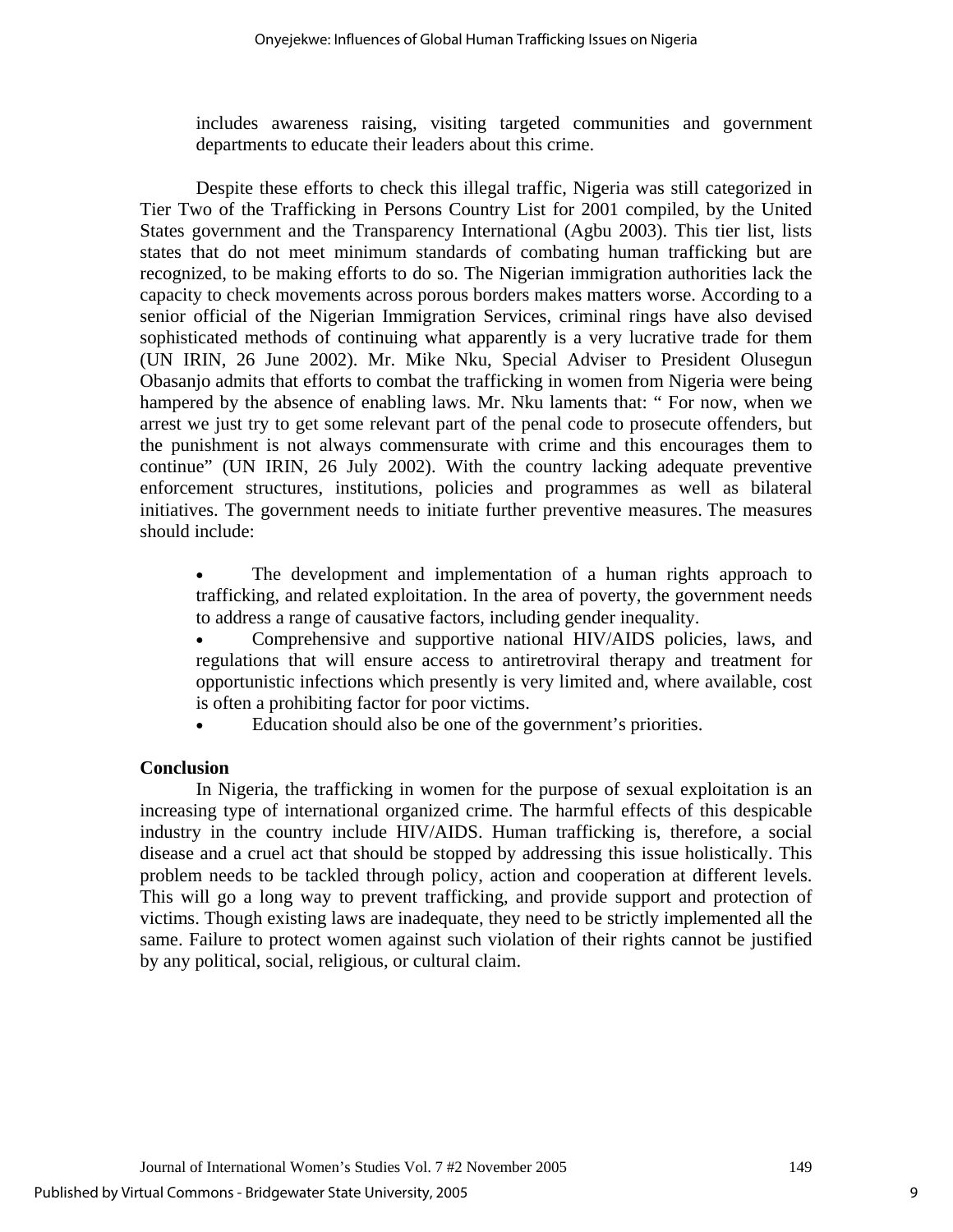## **References**

- African Labor Research Network (ALRN). 2004. Gender and Labor Market Liberalization in Africa. Available from World Wide Web: (<http://www.eldis.org/cf/rdr/rdr.cfm?doc=DOC17598>)
- AFRO Gender Profile. 2002. AFRON Gender Profile: Nigeria. Available from World Wide Web:

(http://www.afro1.com/Categories/Women/profiles/nigeria\_women.htm)

- Agbu, Osita. 2003. Corruption and Human Trafficking: The Nigerian Case. Available from World Wide Web: (http://www.westafricareview.com/war/vol4/agbu.html)
- Aghatise, Esohe. 2004. Trafficking for Prostitution in Italy: Possible Effects of Government Proposals for Legalization of Brothels. *Violence Against Women*, 10 (10): 1087-1125.
- Canadian Council for Refugees (CCR). 2004. Trafficking in Women and Girls. World Wide Web: (http://www.web.ca/~ccr/trafficking#About)
- Center for Health and Gender Equity (Washington). Restrictive U.S. Policies Undermine Anti-AIDS Efforts. 18 May 2005. Available from World Wide Web: (http://us.oneworld.net/external/?url=http%3A%2F%2Fwww.genderhealth.org%2 FPressRelease.php)
- Ekberg, Gunilla. 2004. The Swedish Law That Prohibits the Purchase of Sexual Services. *Violence Against Women*, 10 (10): 1187-1218.
- Gupta, Rao Geeta. 2002. How men's power over women fuels the HIV epidemic. *BMJ Editorial* (January), 324:183-184.
- Hatty, Suzanne. 1989. Violence Against Prostitute Women: Social and Legal Dilemmas. *Australian Journal of Social Issues* (November), 24: 235-48.
- Hughes, Donna. 2000. The "Natasha" Trade The Transnational Shadow of Trafficking in Women. *Journal of International Affairs* (Spring). Available from World Wide Web: (www.sfhs.com/teachers/padaniel/Slavery/SexSlaveryMajorArt5.PDF)
	- \_\_\_\_\_\_\_\_\_. 2001. The Transnational Political Criminal Nexus of Trafficking in Women from Ukraine. *Trends in Organized Crime* (Spr-Sum), 6 (3-4). Available from World Wide Web: (http://www.uri.edu/artsci/wms/hughes/tpcnexus)
	- \_\_\_\_\_\_\_. 2003. Aiding and Abetting The Slave Trade. *The Wall Street Journal*. Available from World Wide Web: (http://www.uri.edu/artsci/wms/hughes/abetting\_slave\_trade)
- (http://online.wsj.com/articleprint/0,,SB1046296066885536663,00.html)
- Human Rights Watch. 2001. World Report 2001. Available from World Wide Web: (<http://www.hrw.org/wr2k1/intro/intro02.html>)
- Jo Foo, Lora. 2002. The Trafficking in Asian Women. Excerpted from *Asian American Women: Issues, Concerns, and Responsive Human and Civil Rights Advocacy.*  The Ford Foundation (June). Available from World Wide Web: (http://www.modelminority.com/printout439.html)
- IOM. 1996. Trafficking in Women for Sexual Exploitation to Italy. IOM (June).
- Leidholt, Dorchen A. 2004. Demand and the Debate. Coalition Against Trafficking in Women. Available from World Wide Web: (http://action.web.ca/home/catw/readingroom.shtml?x=53793)
- Leidholdt, Dorchen. 1999. Prostitution A Modern Form of Slavery. Available from World Wide Web: ([http://www.uri.edu/artsci/wms/hughes/mhvslave.htm\)](http://www.uri.edu/artsci/wms/hughes/mhvslave.htm)